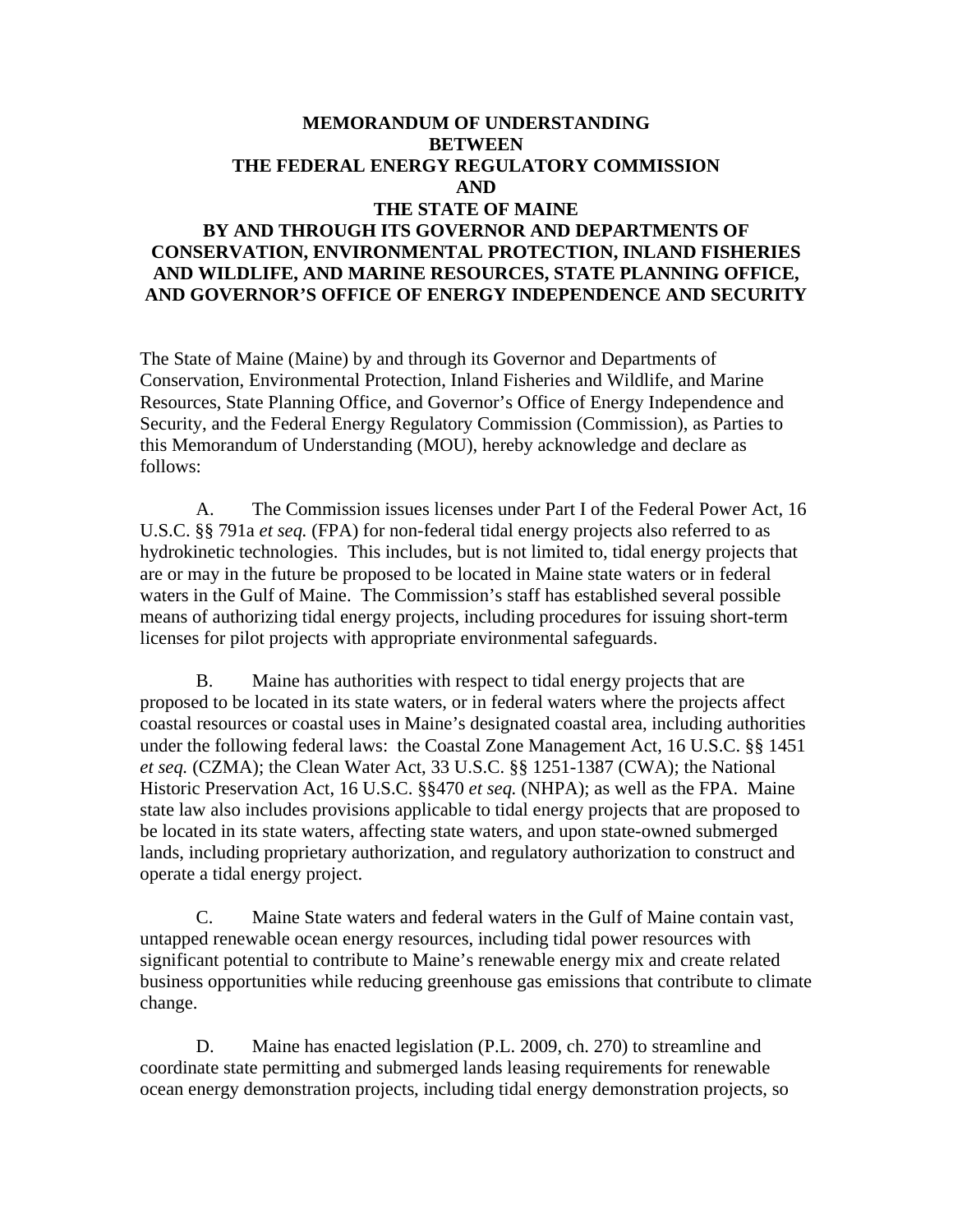## **Page 2 of 7**

that Maine can become an international proving ground for testing promising new technologies in state waters in an environmentally responsible manner.

 E. The Parties have a mutual interest in the timely processing of applications for regulatory and other approvals required for tidal energy projects using innovative hydrokinetic technologies in Maine State waters, or in federal waters where the projects affect coastal resources or coastal uses in Maine's designated coastal area, to promote clean, renewable sources of energy.

 F. The Parties also desire to create a process to make it possible for developers of tidal energy projects using hydrokinetic technologies to establish shortterm pilot (demonstration) projects in Maine state waters, or in federal waters where the projects affect coastal resources or coastal uses in Maine's designated coastal area, in order to study, monitor, and evaluate the economic and technical feasibility and environmental, cultural, and other effects of these technologies. The Parties intend that information developed during the pilot project licensing process will assist in the decision-making process if requests for any long-term authorizations for commercialscale hydrokinetic tidal energy projects in Maine state waters, or in federal waters where the projects affect coastal resources or coastal uses in Maine's designated coastal area, are made.

 G. The purpose of this MOU is to coordinate the procedures and schedules for review of tidal energy projects using hydrokinetic technologies in Maine state waters, or in federal waters where the projects affect coastal resources or coastal uses in Maine's designated coastal area, to ensure that there is a coordinated review of proposed hydrokinetic tidal energy projects that is responsive to environmental, economic, and cultural concerns while providing a timely, stable, and predictable means for developers of such projects to seek necessary regulatory and other approvals.

Now, therefore, the Commission and Maine agree that:

 1. Maine supports the efforts by Commission staff to establish procedures to allow short-term demonstration hydrokinetic tidal energy projects with environmental safeguards through the pilot project licensing process. These procedures may, in appropriate cases, allow the licensing of hydrokinetic tidal energy projects by the Commission in a significantly shorter period than a full licensing process would require. The Parties agree that the pilot licensing process may be appropriate as a short-term means of allowing hydrokinetic tidal energy projects to proceed on a pilot (demonstration) basis while additional economic, environmental, and technical data concerning the effects and operation of such projects are gathered. The Parties also agree to share and make publicly available in accordance with applicable law and regulations all economic, environmental, and technical data gathered on these pilot projects. The Parties also agree that any shorter licensing approach established must incorporate appropriate safeguards, limitations, and monitoring to ensure that there are no significant adverse environmental, economic, or social impacts.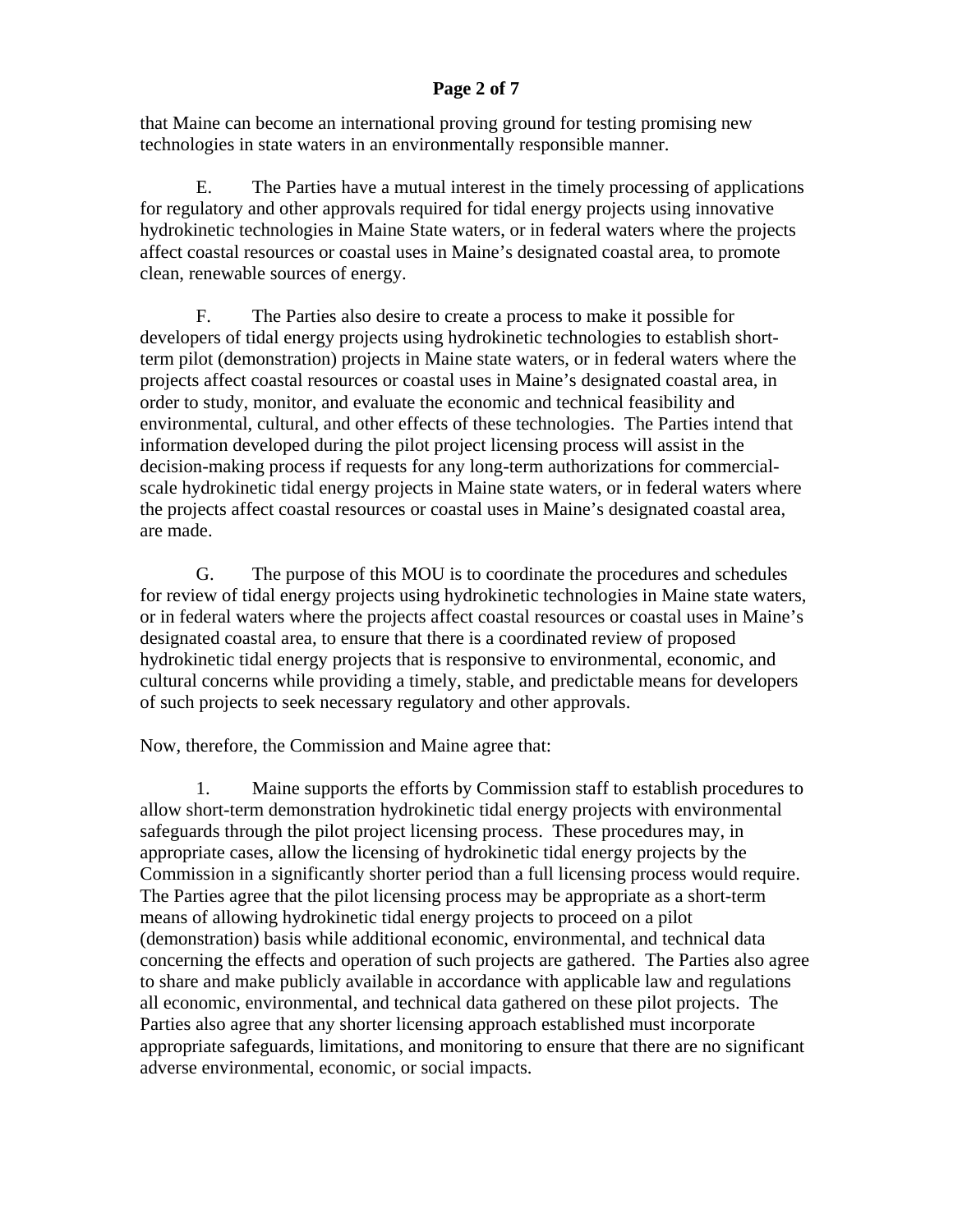### **Page 3 of 7**

 2. Maine and the Commission recognize that there is currently limited information available on the economic and technical feasibility and environmental, cultural, and other effects of hydrokinetic tidal energy projects, and that considerable economic, technical, and environmental analysis must occur before any proposed commercial-scale project can be approved. However, Maine and the Commission also recognize that, without *in situ* evaluation of pilot (demonstration) hydrokinetic tidal energy projects, the feasibility and effects of these projects cannot be determined. Therefore, Maine and the Commission agree that any required pre- and post-licensing studies for these pilot (demonstration) projects should be reasonable in scope, commensurate with the limited size and duration of the projects, and designed to provide information that will be relevant to the evaluation of the impacts of any proposed commercial-scale projects.

 3. When Maine or the Commission becomes aware of a prospective applicant seeking a preliminary permit, pilot project license, or other license from the Commission to study or develop a hydrokinetic tidal energy project in Maine state waters, or in federal waters where the project affects coastal resources or coastal uses in Maine's designated coastal area, the party obtaining the information will promptly notify the other party to enable coordinated review of the project between Maine and the Commission. In such cases, Maine and the Commission will work together to the maximum extent feasible, with the prospective applicant and other participants in the Commission's prefiling process to identify potential issues, to determine what information is needed, and what studies must be conducted in order to meet the requirements set forth by state and federal laws. Coordination among the Commission, Maine, and the applicant will set expectations and assist with the information needs on a proposal that will greatly assist the review process.

 4. Under the Commission's "strict scrutiny" policy for processing preliminary permits for hydrokinetic projects, the Commission will process preliminary permit applications for hydrokinetic energy projects to be located in Maine state waters, or in federal waters where the projects affect coastal resources or coastal uses in Maine's designated coastal area, with a view towards limiting the boundaries of the permits, including in any areas identified by Maine as offshore wind energy test areas pursuant to state legislation (P.L. 2009, ch. 270), to prevent site-banking, and to promote competition.

 5. When a prospective applicant seeks to use the pilot project license process or any other licensing process for a hydrokinetic tidal energy project to be located in Maine state waters, or in federal waters where the project affects coastal resources or coastal uses in Maine's designated coastal area, and subject to the Commission's licensing jurisdiction, Maine and the Commission agree to confer, as early in the process as practical, in order to reach agreement on a schedule for processing the application as expeditiously as practicable while ensuring sufficient time for the necessary state and federal reviews. Such a schedule, to be issued by the Commission, will include milestones for the Commission's review of the application and issuance of an environmental document, and the issuance by Maine of any certifications or concurrences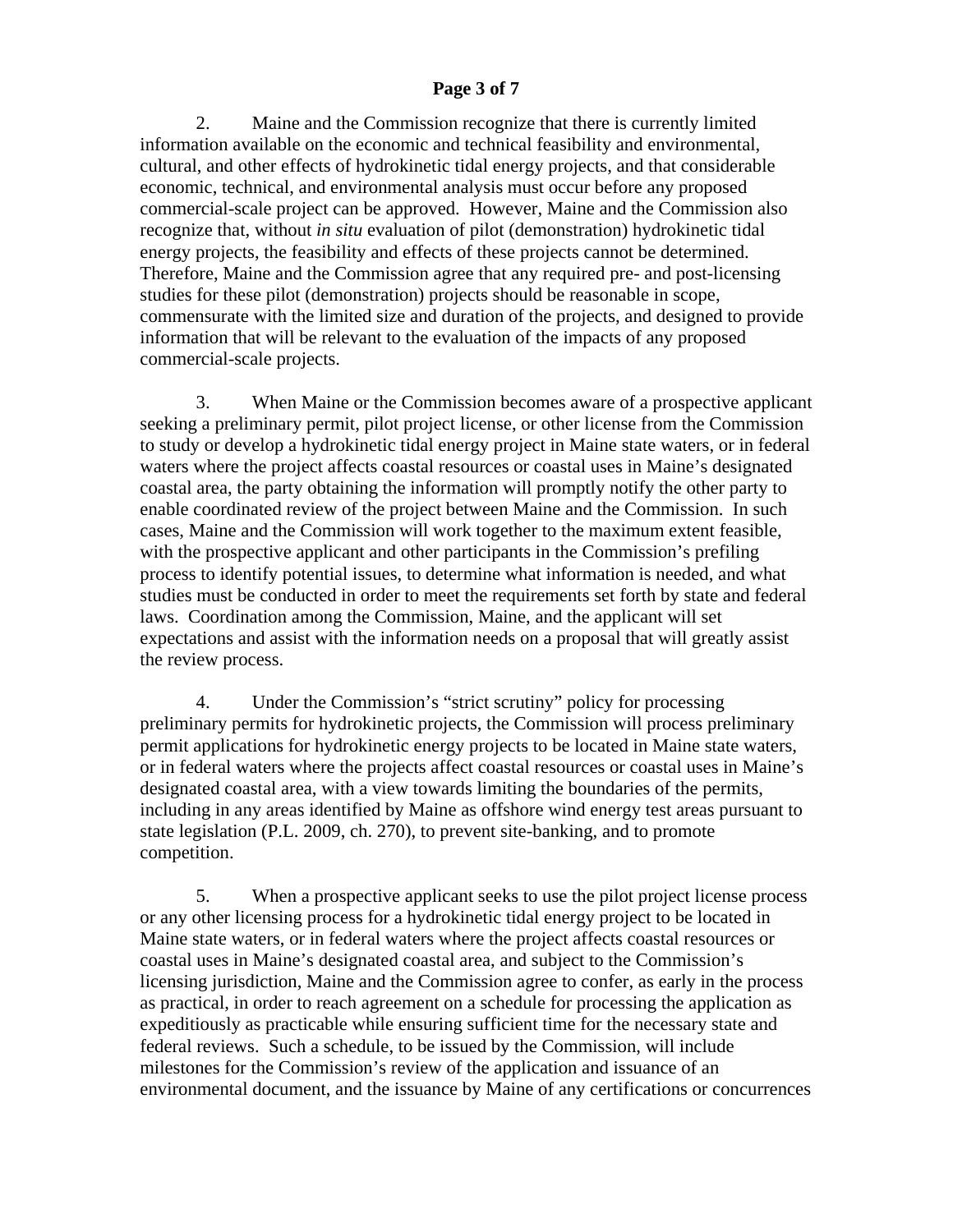#### **Page 4 of 7**

that may be required from it under federal law. To the extent feasible, Maine agrees to complete any actions required of it within the timeframes established in the schedule and, in any case, agrees to complete such actions in accordance with the decision-making schedules provided for by law. Maine and the Commission further agree that they will use their best efforts to encourage other federal agencies and stakeholders that have an interest in a proposed hydrokinetic tidal energy project in Maine state waters, or in federal waters where the project affects coastal resources or coastal uses in Maine's designated coastal area, to help develop and comply with a coordinated schedule for the review of the project. The Commission agrees to encourage the applicant for a proposed hydrokinetic tidal energy project to work with Maine to facilitate Maine's review of the project under applicable state and federal law.

 6. With respect to any application to use the pilot project license process for a hydrokinetic tidal energy project to be located in Maine state waters, or in federal waters where the project affects coastal resources or coastal uses in Maine's designated coastal area, and subject to the Commission's licensing jurisdiction, Maine agrees, pursuant to state legislation (P.L. 2009, ch. 270), to take action on an application for a state permit and a request for water quality certification, for a demonstration hydrokinetic tidal project within 60 days of the State's acceptance of an application for processing. To be accepted for processing, an application must include a copy of an environmental assessment issued by the Commission for the project that includes a finding of "no significant environmental impact" pursuant to the National Environmental Policy Act, 42 U.S.C. §§ 4231 *et seq.* (NEPA). Maine further agrees, pursuant to recently enacted state legislation (P.L. 2009, ch. 270), within 30 days of the approval of a state permit and water quality certification for a demonstration hydrokinetic tidal energy project, to issue a state submerged lands lease for the project, subject to reasonable lease conditions that may not be more stringent than those contained in the state permit and that may not frustrate achievement of the purpose of the project.

7. Maine and the Commission agree that they will work to coordinate their environmental reviews of any proposed hydrokinetic tidal energy project to be located in Maine state waters, or in federal waters where the project affects coastal resources or coastal uses in Maine's designated coastal area, and subject to the Commission's licensing jurisdiction, so that documents prepared by the Commission for review under NEPA may be used by Maine agencies to satisfy the requirements of Section 401 of the Clean Water Act and the Maine Waterway Development and Conservation Act, the Maine Endangered Species Act, Mandatory Shoreland Zoning Act, and other similar requirements that are enforceable policies of Maine's approved Coastal Zone Management Program under the CZMA, or any other required actions to be taken by Maine. The Parties also agree to consult with stakeholders, including the project developers, concerning the design of studies and environmental measures, including adaptive management measures, for hydrokinetic tidal energy projects in Maine state waters, or in federal waters where the projects affect coastal resources or coastal uses in Maine's designated coastal area.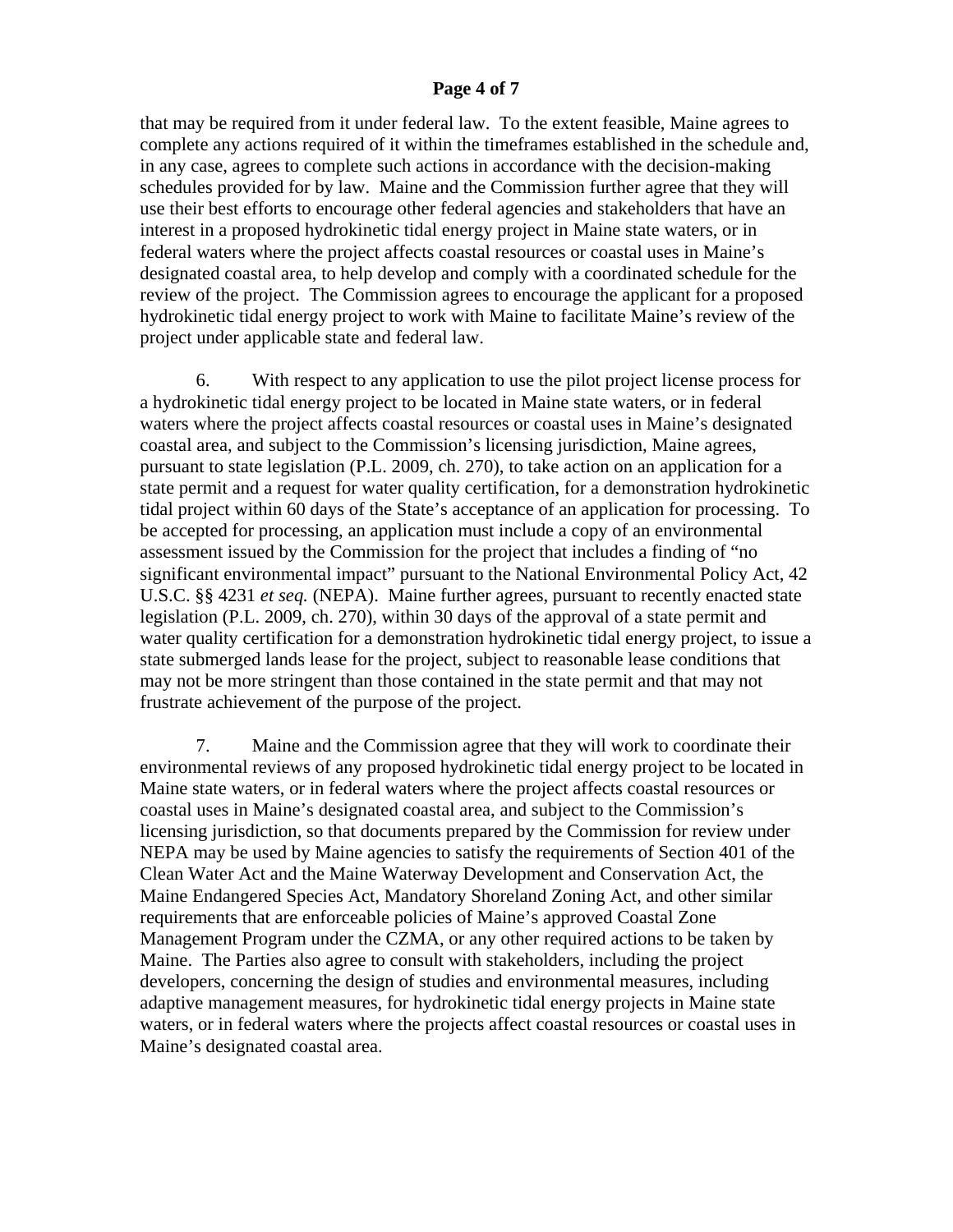## **Page 5 of 7**

 8. The Commission agrees that it will, in issuing any pilot project license or other license for a hydrokinetic tidal energy project to be located in Maine state waters, or in federal waters where the project affects coastal resources or coastal uses in Maine's designated coastal area, consider the extent to which the proposed project is consistent with pertinent state comprehensive river management plans and any subsequent amendments or addendums thereto. In addition, the Commission will consider any terms and conditions that are recommended by Maine under applicable provisions of the FPA to ensure consistency with those plans.

 9. Maine and the Commission recognize that any pilot project license or other license issued by the Commission for a tidal energy project using innovative hydrokinetic technology in Maine state waters, or in federal waters where the project affects coastal resources or coastal uses in Maine's designated coastal area, must, in addition to the power and development purposes for which licenses are issued, give equal consideration to the purposes of energy conservation, the protection, mitigation of damage to, and enhancement of, fish and wildlife (including related spawning grounds and habitat), the protection of recreational opportunities, and the preservation of other aspects of environmental quality for beneficial public purposes. [16 U.S.C. § 797(e); 16 U.S.C. § 803(a)(1).]

 10. Maine and the Commission will designate management contacts to work to resolve any procedural issues that arise in the review of a specific tidal energy project in Maine state waters, or in federal waters where the project affects coastal resources or coastal uses in Maine's designated coastal area. However, nothing in this MOU shall compromise or affect the rights of any party to seek relief through any available administrative or judicial process, including rights to intervene in, comment on, and appeal decisions by the Commission.

 11. Nothing in this MOU requires any party to take any action that is contrary to applicable federal or state law or regulation.

 12. This MOU is neither a fiscal nor a funds obligation document. Any endeavor to transfer anything of value involving reimbursement or contribution of funds between the parties to this MOU will be handled in accordance with applicable laws, regulations, and procedures including those for Government procurement and printing. Any such endeavors will be outlined in separate documents that shall be made in writing by representatives of the Parties and shall be independently authorized by appropriate statutory authority. This MOU does not provide such authority. In addition, this MOU does not establish authority for non-competitive award to the cooperator of any contract or agreement.

 13. This MOU is not intended to be a binding contract enforceable in a court of law or in an administrative forum. It is intended only to lay out a process to further cooperation between the governmental entities signing this document.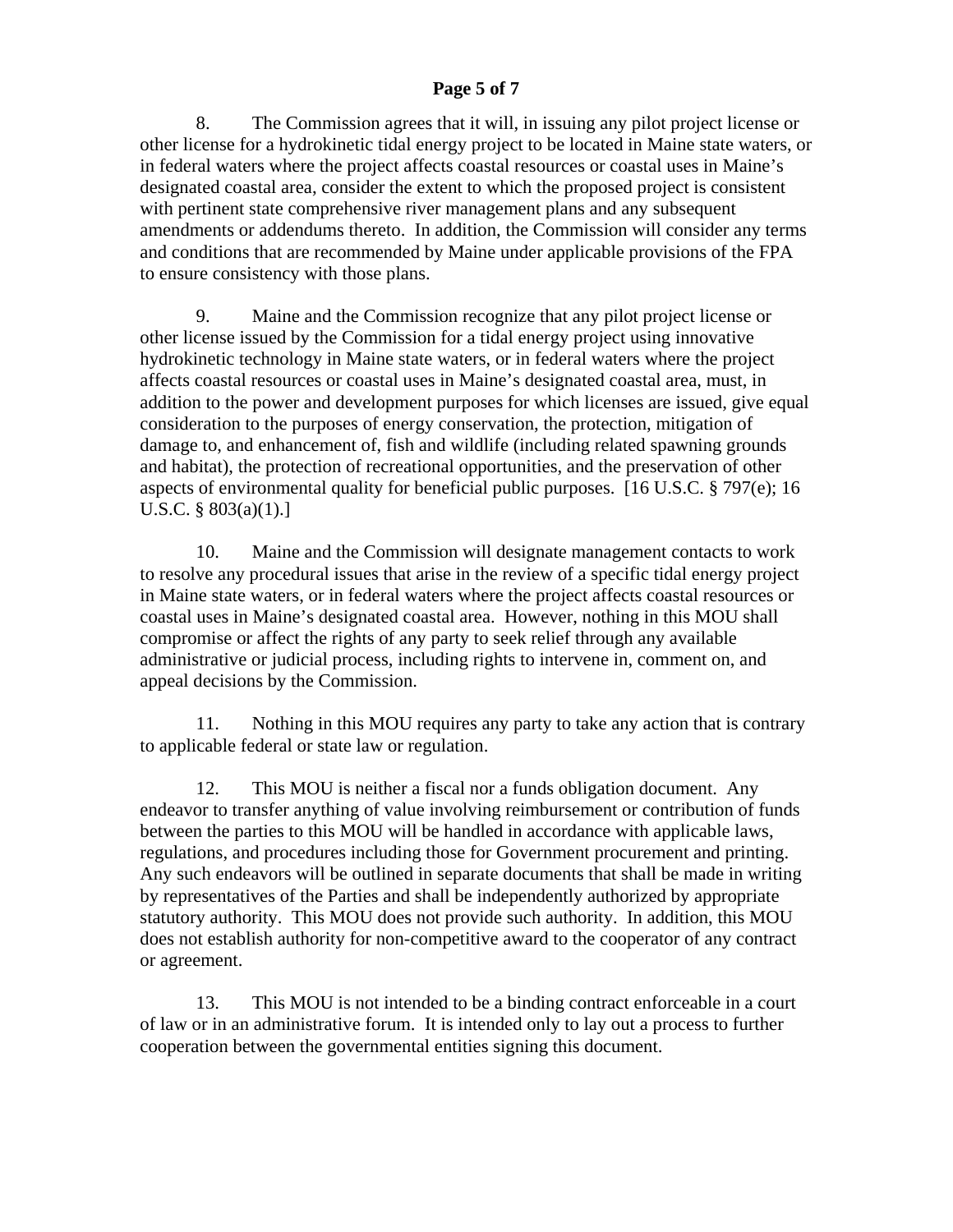# **Page 6 of 7**

 14. This MOU will take effect when signed by all the parties hereto. This MOU may be modified at any time by the mutual written agreement of the Parties. The Commission or Maine may terminate the MOU upon thirty (30) days written notice to the other. During this period, the Parties shall make good-faith efforts to resolve any disagreement.

| /s/ Jon Wellinghoff<br><b>JON WELLINGHOFF</b>                                                                        | 8/18/09<br>Date        |
|----------------------------------------------------------------------------------------------------------------------|------------------------|
| Chairman<br><b>Federal Energy Regulatory Commission</b>                                                              |                        |
| <u>/s/ John E. Baldacci</u><br><b>JOHN E. BALDACCI</b><br>Governor<br><b>State of Maine</b>                          | <u>8/4/09</u><br>Date  |
| /s/ Patrick K. McGowan<br>PATRICK K. McGOWAN<br>Commissioner<br>Maine Department of Conservation                     | <u>8/11/09</u><br>Date |
| /s/ David P. Littell<br>DAVID P. LITTELL<br>Commissioner<br>Maine Department of Environmental Protection             | <u>8/4/09</u><br>Date  |
| /s/ Roland D. Martin<br><b>ROLAND D. MARTIN</b><br>Commissioner<br>Maine Department of Inland Fisheries and Wildlife | 8/6/09<br>Date         |
| <b><u>/s/ George D. Lapointe</u></b><br><b>GEORGE D. LAPOINTE</b><br>Commissioner                                    | <u>8/10/09</u><br>Date |

Maine Department of Marine Resources